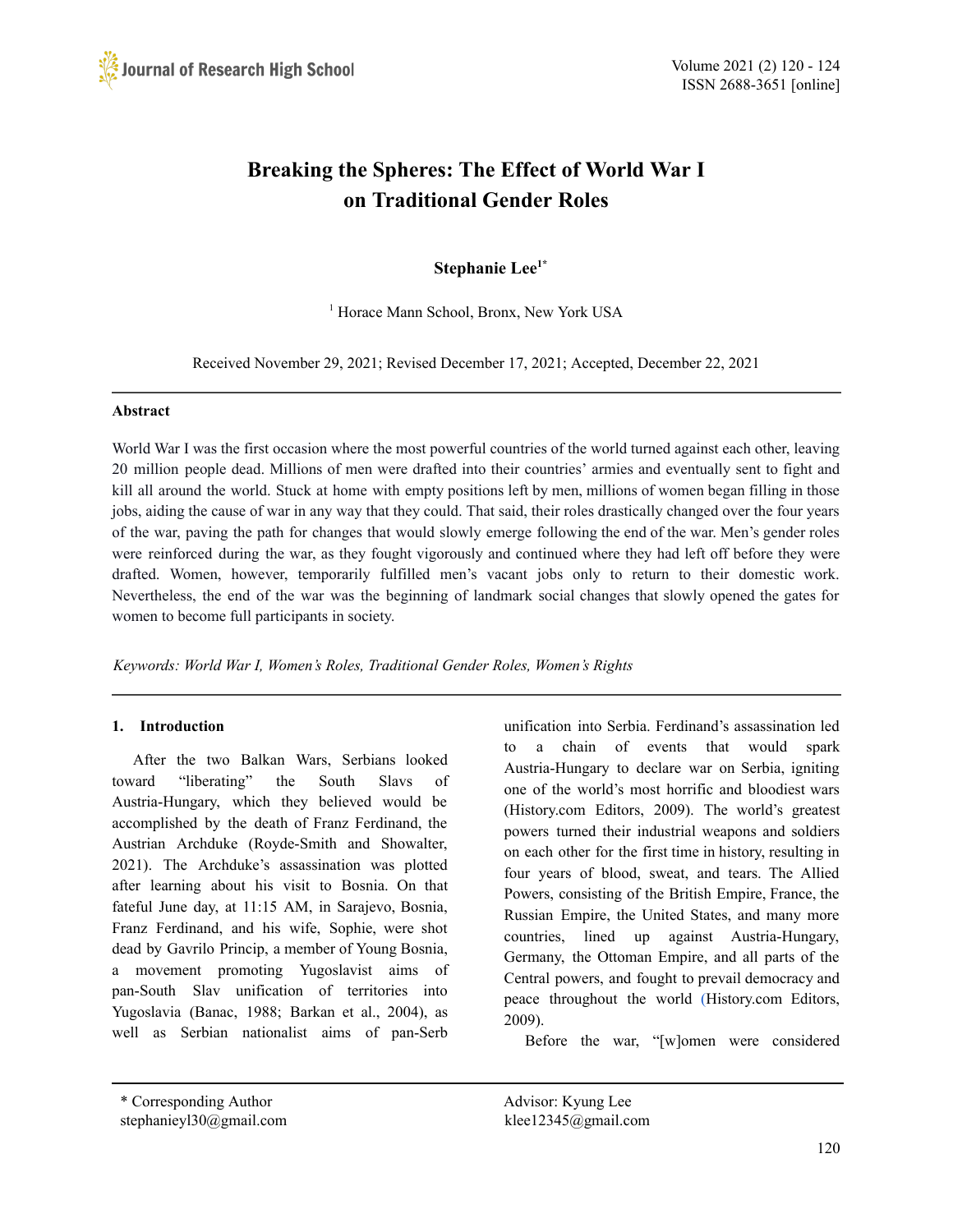nurturers and supporters, objectified as something to be protected and as prizes to be won by the brave" (Showalter, 2002). Occupying the private and domestic spheres, women served as mothers, wives, and daughters who tended to housework and childbirth. Middle- and upper-class women enjoyed more flexibility in their daily schedules, and some single women were allowed to work "outside the home to supplement family income" under very few exceptions. Women were actively discouraged from venturing outside "their spheres," as some aspired to be entrepreneurs or politicians (Showalter, 2002). Even if they crossed into the male-dominated public, political, or economic spheres, they did so "without absolute security." Women earned considerably less in the workplace than men, even when working on similar jobs. The societal boundaries between men and women's work barred women from engaging in any skilled trade that required apprenticeship or lengthy training. Even as teachers, women were blocked from teaching at many universities because of their gender (Braybon, 1998). Society told women that male-dependency was necessary to succeed and survive. In Russia's strongly patriarchal society, women were under the control of their husbands or fathers, and suffered abuse and domestic violence, both of which were common and acceptable (Braybon, 1998). In many countries, society restricted women from aspiring to achieve high roles that require education (or training of some sort) and instead placed them at home as loyal companions and child-bearers, not breadwinners (Boehnke, & Gay, 2020).

Men, the established breadwinners of the family, occupied the public, political, and economic spheres before the war. Many of the "masculine duties included that of provider, and protector, both for their families and their nations" (Showalter, 2002). They exercised authority over family members under their protection. In rural areas, men dominated the workforce in farms and factories. Many men were dragged into the war myth, and for boys, war was a rite of passage to manhood. Requiring virtues of courage, decisiveness, and vigor, men had to maintain these war-like qualities to avoid slipping back into a "boyish condition." Thus, war was a rite of passage to manhood and a guarantor of that

passage (Showalter, 2002). One soldier wrote in a letter, "The story-books were coming true, and by an extraordinary piece of luck, I was privileged to be a participator" (Wiesner-Hanks et al., 2014).

The war forced both men and women to take on roles that they had never dealt with before, and abruptly altered the lives of millions. During World War I, women challenged gender stereotypes by entering traditional spheres designated for men, while men reinforced their manhood through war. Although after the war, these gender roles shifted back as women were forced out of their newly gained jobs, their social attitudes drastically changed forever. While the gender role shift due to the change of the social and international relationship occurred during World War I, it has been difficult for the author to compare gender roles pre-, during, and post-World War I. This study, therefore, investigated the reinforcement of traditional gender roles during World War I, and how they shifted during the post-war period.

## **2. Gender Role Movement during the War**

World War I provided women with new opportunities as they took on jobs that were previously dominated by men. With so many men drafted, there was a phenomenal rise in demand for women to fill the now-vacant white-collar jobs (Anderson et al., 2000). Driven by patriotism and money, often double of what they previously earned, many rushed to work in factories, supporting their troops globally. In munition factories, for example, thousands of women worked tirelessly, making shells, explosives, aircrafts, and other war supplies. In other countries, such as France, women found different ways to contribute toward the war effort, such as constructing wooden huts. With so many women rushing to get jobs, by 1917, countries like Russia saw an industrial workforce in which nearly half were women. Other countries and their industries also witnessed rising numbers of women's participation (Braybon, 1998). Within a few years, it was now common to see women road sweepers, lamplighters, delivery van drivers, or shop assistants, something that would have been thought of as absurd a few years ago. Along with an initial lack of white-collar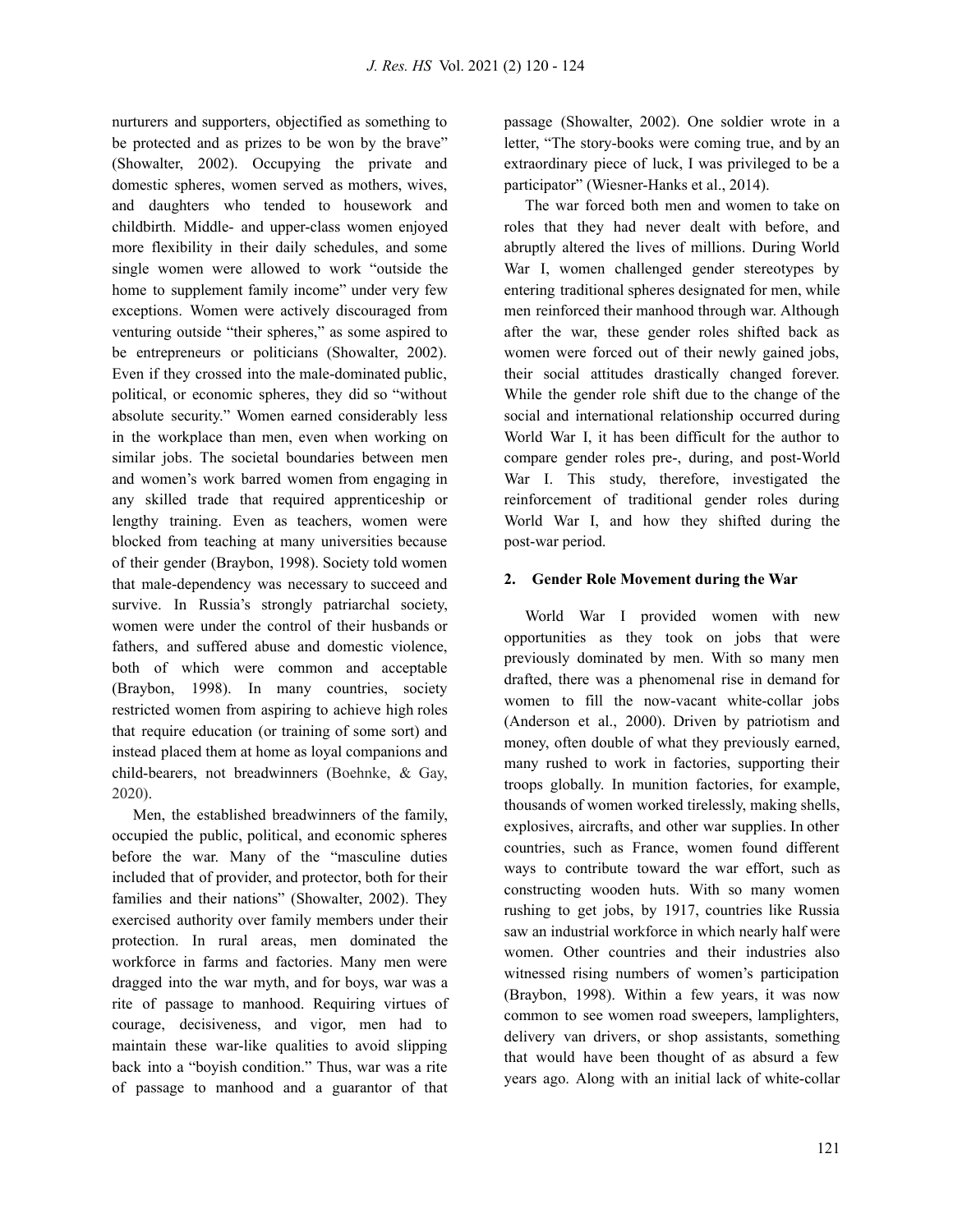workers, the war also created a demand for educated women who took on jobs in banks, the government, and public services.

Apart from factories and labor, women began participating near the frontline as medical specialists, tending to the wounded. Some women, like Marie Curie, drove ambulances, while others, like Elise Inglis, organized hospitals. As shown in Figure 1, women were convinced to join the Red Cross, an organization that gave medical services to armies and brought relief to many civilians across Europe. In the US, the Army and Navy enlisted over 20,000 nurses, all of whom were women, to serve close to home and overseas (Women During World War I, 2019). However, even nursing was arduous and dangerous for women who served near the front lines, close to the bloodshed of the battlefield. Women also enlisted in these wartime organizations in great numbers to aid the war effort as they felt a deep sense of obligation. In some cases, women were able to participate in active services, fighting, and aiding soldiers. Most notably, in Russia, privileged women organized combat battalions after the February Revolution of 1917. As shown in Figure 2, women were even given distinctions and decorations, and were instructed to inspire new recruits. This war would also be the first time that women, who were not nurses, were allowed to enlist in the US Armed Forces. By the end of the war, the US accepted 13,000 women into active duty in the Navy and Marines, while accepting a smaller number into the Coast Guard. Moreover, some women risked their lives to act as spies; an example is Marthe Ricard, who the French Secret Service enlisted and eventually awarded the Legion of Honor. Other women risked their lives to help military communication, such as the Hello Girls and telephone operators stationed inside the trenches in countries such as France (Taylor, 2014).

The focus on turning boys into men through war upheld the traditional societal standards for men. Many young men and boys, lured by the war myth, were encouraged by posters expressing that their country needed them to risk their life for the world, honor of the regiment, and the safety of their fellow comrades. Men were expected to uphold their virtues of courage and bravery in combat. In those grueling

years, men suffered immense trauma and pain, and were constantly exposed to death, bullets, and explosions at every moment (Wiesner-Hanks et al., 2014). However, even war seemed to be too strong of a burden for men. Many men fell into a trance-like state, and were traumatized by the experiences of the war. Rather than the strong, immovable forces men were expected to be, thousands returned from the war as the "living dead" (Meyer, 2007).



Figure 1. WWI Women Marines. Photograph. WWI: Thirty Thousand Women Were There. http://userpages.aug.com/captbarb/femvets4.html.



Figure 2. Library of Congress. Young Russian women, having won distinction at the front with decorations, are part of the staff of instructors to inspire new recruits. February 1918. Photograph. The Atlantic. April 27, 2014. https://www.theatlantic.com/photo/2014/04/world-wa r-i-in-photos-global-conflict/507335/#img25.

#### **3. Gender Role Movement after the War**

The world witnessed a shift in gender roles after World War I. While most men left their careers for the military, women were left to return to their previous jobs and manage their homes. Such changes led to sustainability and improved cultural performance, specifically in terms of how women performed their duties. During this period, several societal changes affected the status quo by shifting the performance of women's roles in society. This section reflects on these changes in gender roles after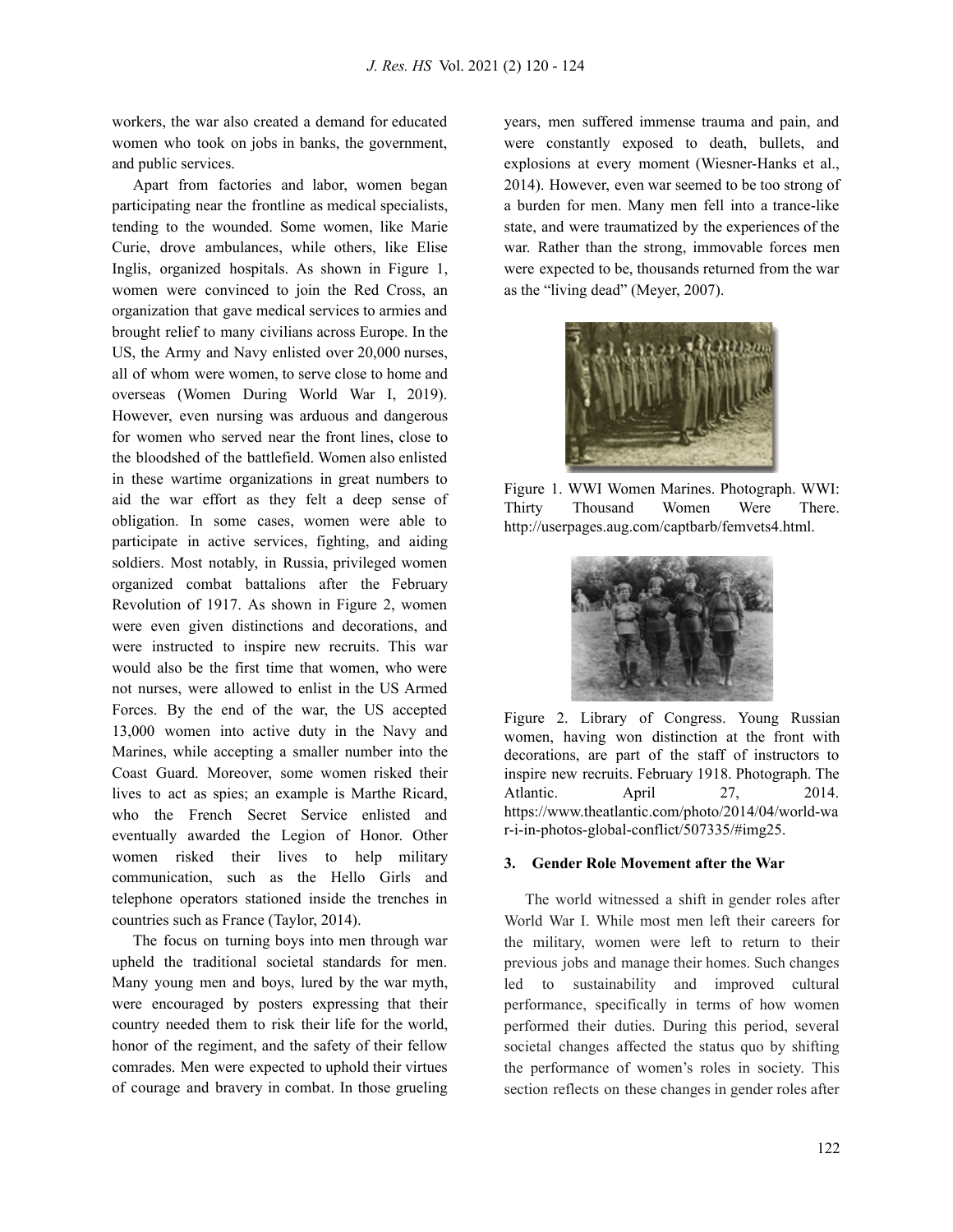World War I.

The US experienced several gender role changes after World War I. First, women were allowed to join the military and assist the wounded soldiers (Irwin, 2016). For instance, most of them became nurses, implementing specific programs to help injured men undergo medical procedures, which caused a shift in the cultural phenomenon where women were expected to perform domestic functions. Entry into service of the country instituted better services and revolutionized the significance of women in the contemporary world (Lopez, 2016). These changes were the beginnings of professionalism and a shift in the working methods of women in the country. It facilitated changes that revolutionized ineffective cultural supremacy, which had previously demoralized women due to male dominance (Grant, 2014). After the war, the changes enabled improvements that later developed and enhanced sustainability to advance human rights.

Women were allowed to vote by the Constitution. These efforts were initiated by pioneers such as Margret Mead, who stood firm to organize and fight for women's rights. During this period, the constitution underwent changes that allowed women to have democratic rights and votes (Scott, 2018). These new rights were a developmental milestone because women were considered domestic workers for many years and were denied constitutional practice and democratic rights. Therefore, the changes improved sustainability in the country and recognized women as having contributions to the US national leadership that were significant enough for them to represent their issues.

Professionalism equalized performance in the country. It influenced the displacement where women were involved in economic revolutions due to the improvement of the working culture in the country (Johnson, 2018). Women resumed office functions to ensure that the government ran effectively to enhance development. Before the war, society recognized women as a minority (Belarmino and Roberts, 2019). They were considered unable to contribute to the economy because of the cultural context of the country. In addition, the country saw new revolutions due to the feminist movement that enabled effective government policies, including those for women in

the corporate industry. Therefore, the changes in gender roles facilitated changes in the economy, and women acted as the frontiers of building the economy.

In addition, women experienced dramatic changes in their dressing styles. Modernity began entering the fashion industry, and most women began wearing short clothes and shaping their hair using various techniques (Wingate, 2017). Changes in the fashion industry made women undertake roles in the clothing industry to make clothes for men in the military and sell them in the market. Such subsequent changes have transformed, enhanced growth, and helped women become pioneers in the fashion industry.

In summary, women's roles changed after the war as men entered military service for the country. Most women assumed the roles of men by participating in elections, nursing the injured soldiers, entering offices, and improving the fashion industry. Such changes facilitated cultural shifts and changes, and have improved the social and economic spheres. The onset of modernity has shaped the foundation and future of the American economy, including women in the labor industry.

## **4. Conclusion**

Women experienced dramatic changes in their daily lives during the war, especially when the society expected men to reinforce their traditional roles and virtues. Although, eventually, women had to return to their original professions, they gained suffrage and social freedom in the process. Today's society continues to challenge gender roles in all aspects of life; even the definition of gender has changed. However, discrimination still exists, as certain opportunities are still presented only to certain genders. This indicates that progress is not linear, as society continues to experience constant improvements and setbacks in social change for many different groups.

### **References**

Anderson, B. S., et al. (2000). *A History of Their Own: Women in Europe from Prehistory to the Present*. Oxford University Press.